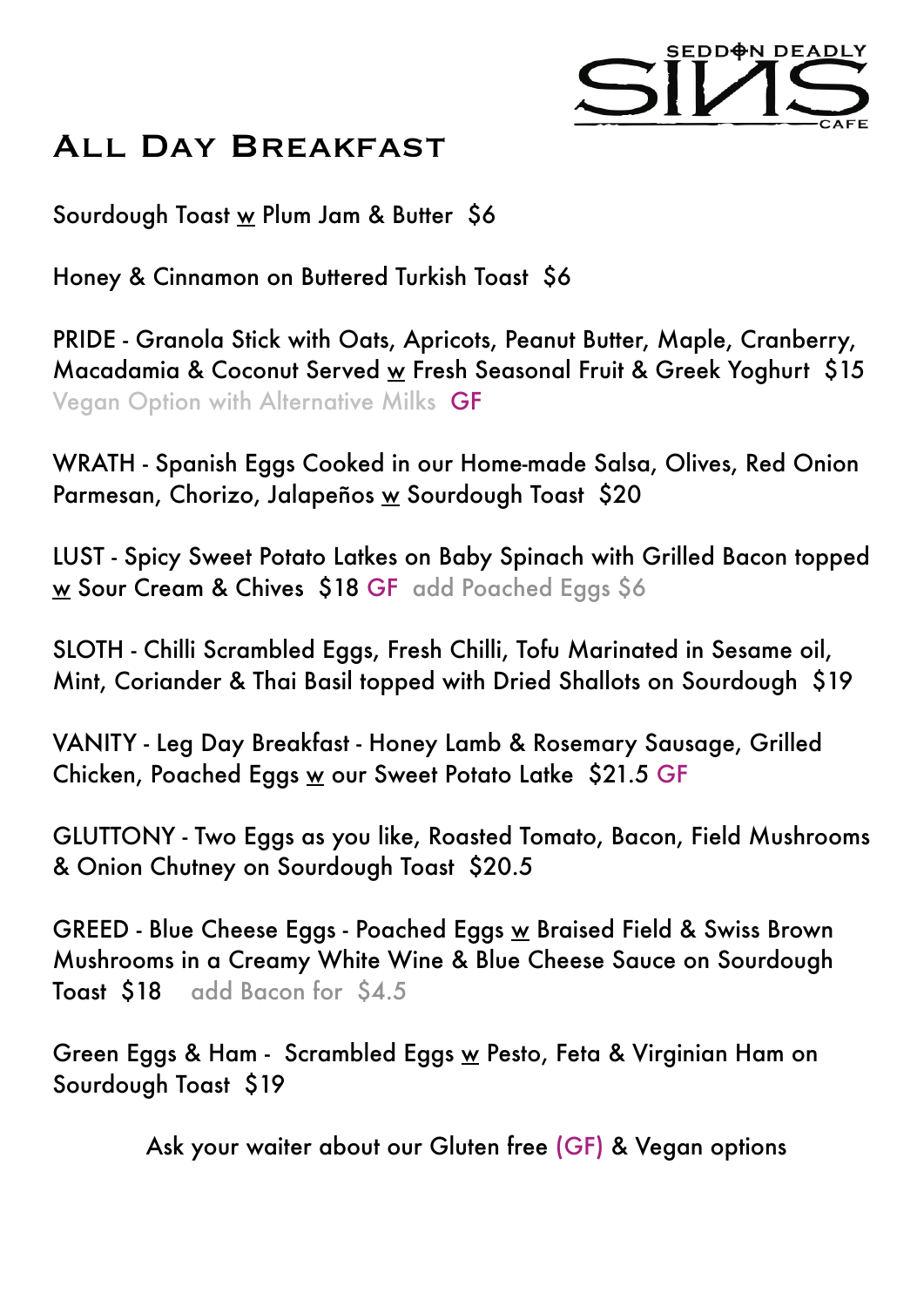Canadian Pancakes - Grilled Bacon, Maple Glazed Pecans on Thick Buttermilk Pancakes topped w Vanilla Ice Cream, Cinnamon & Drizzled with Maple Syrup \$20

Blueberry Pancakes - Almond & Dark Chocolate Brittle on Thick Buttermilk Pancakes Topped, Vanilla Ice Cream w Blueberries \$19

Banana Pancakes - Two Thick Buttermilk Pancakes topped w Caramel Sauce, Shredded Coconut, Grilled Banana & Vanilla Ice Cream \$19

Florentine - Poached Eggs, Spinach & Hollandaise on Sourdough \$18 Make it an Atlantic with Smoked Salmon for \$5.5

Benedict - Poached Eggs served w Virginian Ham & Hollandaise on Sourdough \$19

Eggs Your Way - Two Free Range South Gippsland Eggs as you like on Sourdough \$12 Or on our Chickpea & Grain Gluten Free Vegan Loaf GF add \$3

\$4 Sides - Hashbrowns, Onion Chutney, Field Mushrooms, Roasted Tomatoes, Baby Spinach, Housemade Baked Beans, Marinated Tofu Avocado All Vegan & GF, or our Hollandaise

\$5 Sides - Chorizo, Honey Lamb & Rosemary Sausage or Bacon All GF

\$6 Sides - Grilled Haloumi, Smoked Salmon, or our Chickpea & Grain Gluten Free Vegan Loaf All GF

> Alterations are \$1 each (not available during peak periods) Ask your waiter about our Gluten free & Vegan options We love splitting the bill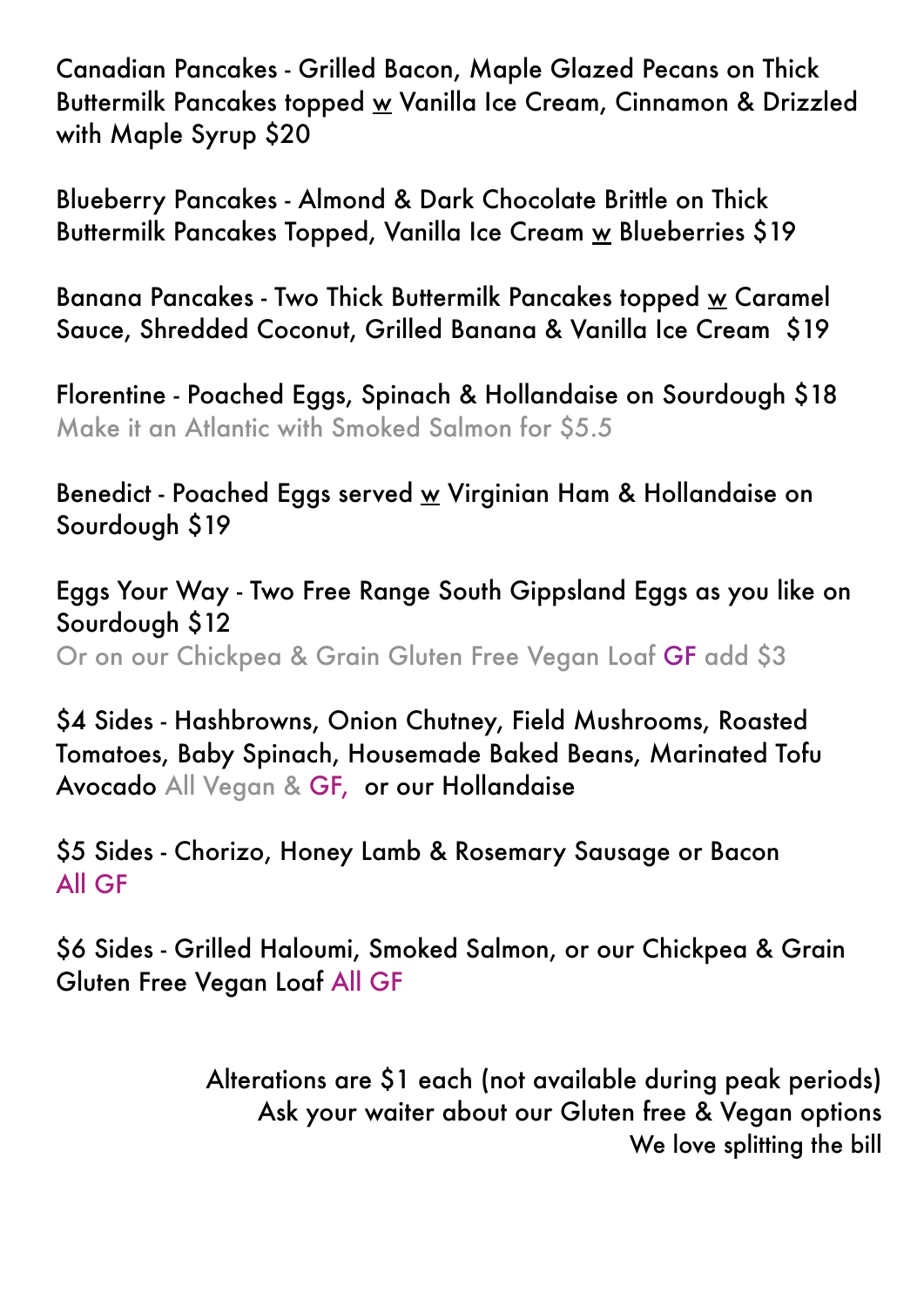## ALL DAY LUNCH



Falafel & Grilled Pumpkin Salad, with Green Beans, Avocado, Dukkah Spices, Harissa Hummus & Crisp Kale \$19 Vegan Add Grilled Chicken \$6, Add Poached Egg \$3

Brioche Lamb Burger, Grilled Halloumi, Harissa Hummus, Salad Greens \$19.5

Chicken Fillet Burger - Cajun Chicken Breast, Bacon, our Chilli Mayo in a Brioche Bun with Pickled Vegetables \$19.5

Bacon & Egg Brioche Roll, Jalapeño Cream Cheese, Hash Browns, Our Chilli Mayo \$17.5

Chicken Parma - Lightly crumbed then Topped  $\underline{w}$  our Home-made Tomato Relish, Ham & Melted Cheese Served w Salad Greens \$20 Add Fries for \$4

> Ask your Waiter about Today's Baked Specials French Fries - Bowl \$8 / Side \$4

#### Little Sinners

(If you have been asked for ID you are too old for this menu)

One Egg (Poached or Fried) & one side on Sourdough \$11

Ham & Cheese Toastie with Fries \$11

One Pancake w Ice Cream \$11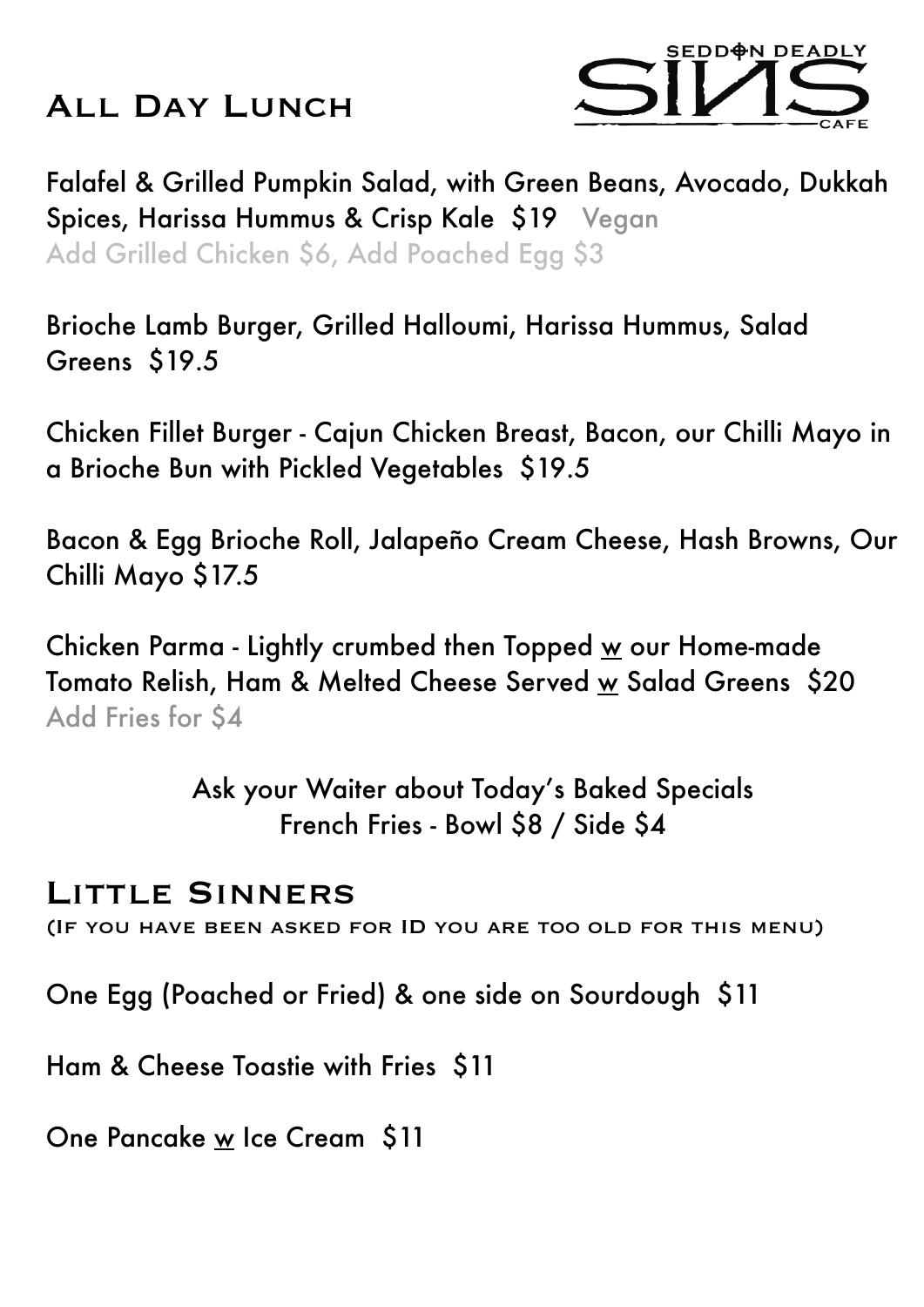# THE SANDWICH PRESS

Reuben - Shaved Pastrami, Swiss Cheese, Pickled Cabbage & Mustard in Toasted Sourdough  $\underline{w}$  Gherkins \$15

Roast Pumpkin - Sundried Tomato, Pesto, Spinach, Feta & Roast Capsicum toasted in a Turkish Pide \$12 Vegan option with Tofu or Mushrooms \$1 Add Chicken \$3

Shroooomy - Seasonal Mushrooms, Housemde Pesto, Charred Kale & Swiss Cheese \$13.5 Vegan Cheese \$1

Chicken Caesar Pide - Grilled Chicken, Spanish Onion, Bacon, Tasty Cheese & our Famous Anchovy Mayo \$13

Bacon & Fried Egg Pide - with our Onion Jam & BBQ Sauce \$11 Add Tasty Cheese \$1

BLT - Bacon, Lettuce, Tomato & Home-made Lime Mint Mayo in a Toasted Turkish Pide \$10.5 Add a Fried Egg for \$2.5

#### French Fries - Bowl \$8 / Side \$4

 Lusting for more or just Greedy? HAVE A LOOK AT THE CAKE FRIDGE!

Alterations \$1 each (not available during peak periods) Ask your waiter about our GF and Vegan options We love splitting the bill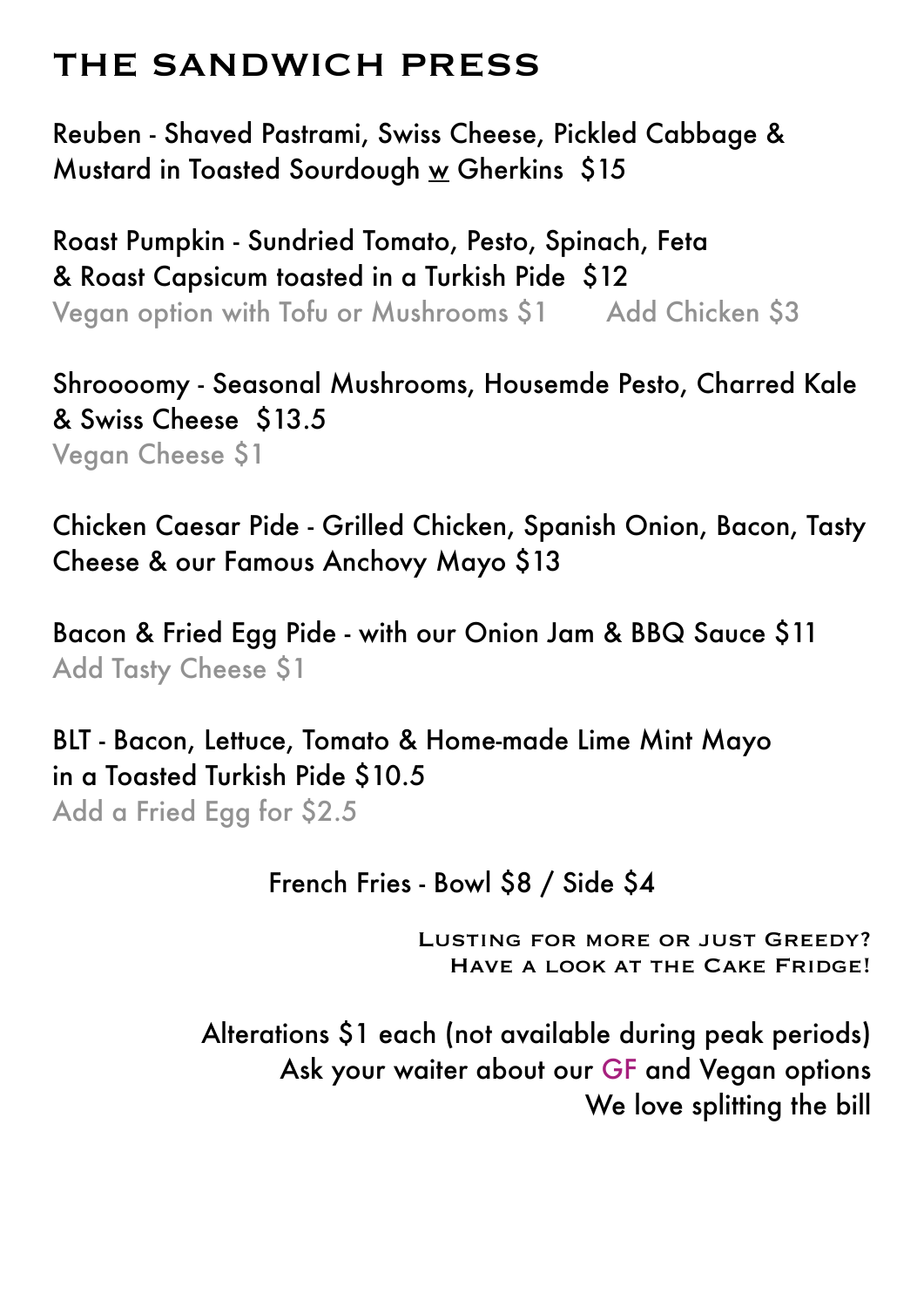## Seddon Deadly Drinks

Cappuccino, Latte, Short Black etc. \$4/\$5 Paper Takeaway Cups 20c, Soy/Lactose free/Almond/Oat Milk 50c

Puppycino - Spoil your pooch, Soy milk  $\underline{w}$  liver sprinkles \$4.5

Loose Leaf Tea - Irish Breakfast, English Breakfast, Earl Grey, Green Tea, Eastern Sunrise, Peppermint, Lemon Rush, Australian Rainforest, and Chai \$4.5/\$5 Almond/Oat Milk 50c Paper Takeaway Cups 20c

Mocca - Skinny or Full Cream \$5.5 Soy/Lactose free/Almond/Oat Milk 50c

Hot Chocolate - w Marshmallows \$5.5 Soy/Almond/Oat Milk 50c

Iced Coffee/Iced Chocolate \$5.5 Soy/Almond/Oat Milk 50c

Milkshakes - Chocolate, Strawberry, Caramel, Vanilla, Blue Heaven or Banana \$7 Soy/Almond/Oat Milk 50c Malt 50c Raw Egg \$2.5

Mount Warning Sparkling Mineral Water 250ml \$4.5

Orange Juice - Freshly Squeezed \$5.5

Emma & Toms Kombucha assorted flavours \$5.5 Emma & Toms Juice - Cloudy Apple, Kick Starter or Green Power \$5.5

Coke Classic or Zero & H2O \$2.5

Bundaberg - Ginger Beer, Traditional Lemonade, Blood Orange, Mango, Pineapple & Coconut, Passionfruit or Lemon-Lime & Bitters, \$5.5

Seddon Deadly Bloody Mary / Bloody Maria \$15 Bloody Caesar with Mott's Clamato \$16 Basic Spirits with Mixer \$11

#### **BEERS**

Hop Nation Organic Larger \$8 Hop Nation Pale Ale \$8 Cascade Light \$7 Stella Artois \$8 Corona \$8

#### Sparkling

Golden Axe Cider \$8 Stewart & Prentice Cuvée AU Glass \$9 Bottle \$39 Cremant De Bourgogne FR \$52 De Saint-Gall FR \$109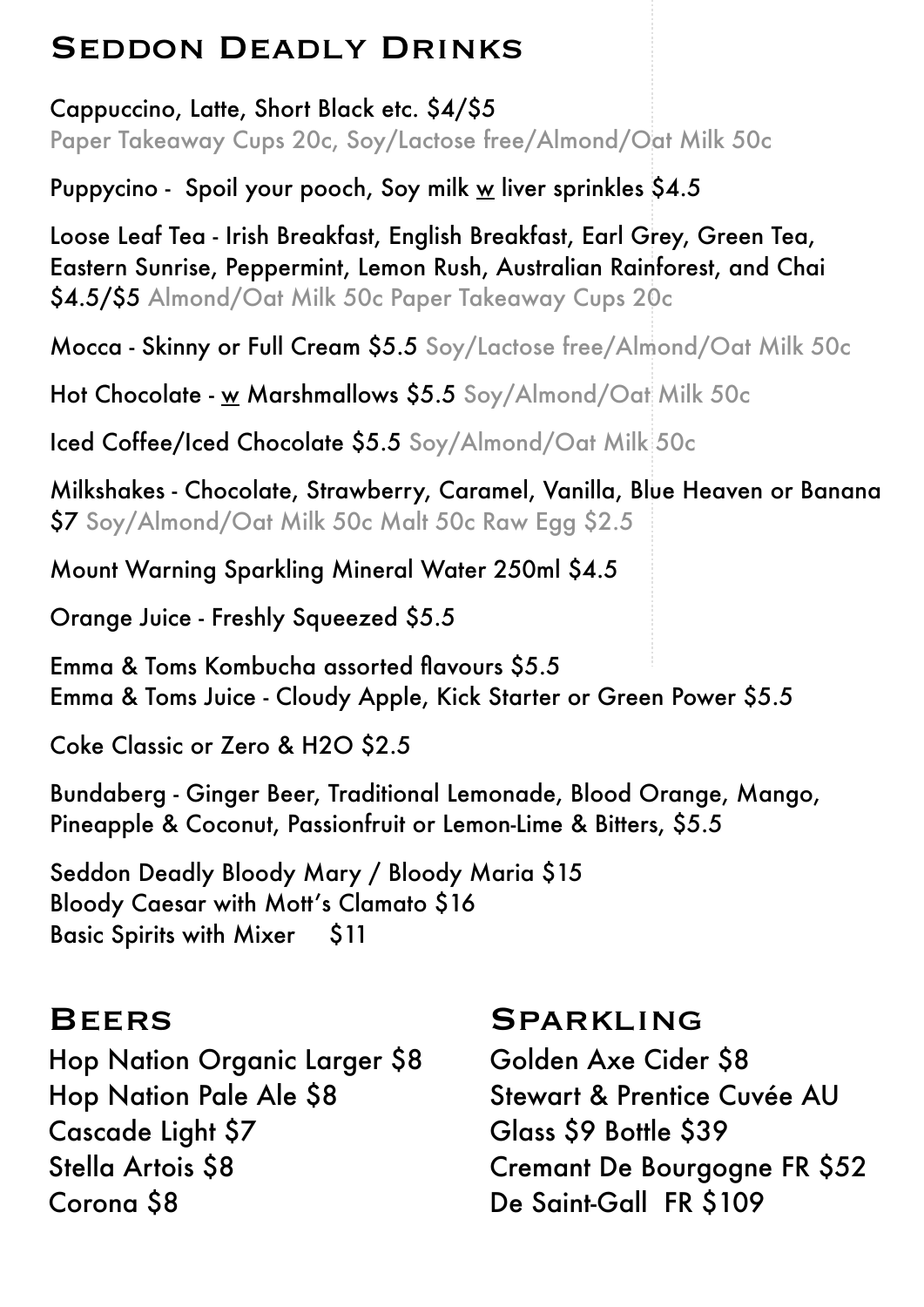## Seddon Deadly Reds

Johnny Q. Cabernet Sauvignon SA 2013 - Full bodied & quite dense fit for any occasion \$10/\$42

Meerea Park XYZ Shiraz NSW 2018 - Traditional open vat fermentation then maturated in a French founder cask and French puncheon barrels. Pokolbin, Hunter Valley. \$11/\$48

Inigo Merlot 2012 WA 2014 - Nosing reveals dark mulberry top notes alongside some dark plum followed by cedar & a hint of spicy bay leaf. Full bodied and ripe with no shortage of richness, the palate boasts flavours of black plums and dark chocolate over a very spicy background of earthy cedar \$11/\$48

## SEDDON DEADLY WHITES

Treasures Chardonnay SA - Full bodied and rich, yet with an elegant palate of creamy texture & a long crisp finish \$10/\$42

Tahbilk Marsanne 2016 Vic. - The bouquet & palate of this unique unwooded style exhibit intense aroma & flavours of lemon, honey & peach whilst the finish is long & flavoursome \$10/\$42

Babich Sauvignon Blanc 2015 NZ. - Crafted with food in mind; weighty ripe, tropical fruit flavoured style. Rich & rounded from New Zealand's Marlborough \$11/\$48

Singlefile Riesling 2015 WA - This is a softly textured, crisp dry style with aromas of apple blossom and citrus tones. A clean & pure palate with subtle mineral undertones & a tight finish \$12/\$51

Ask your waiter about our cocktails